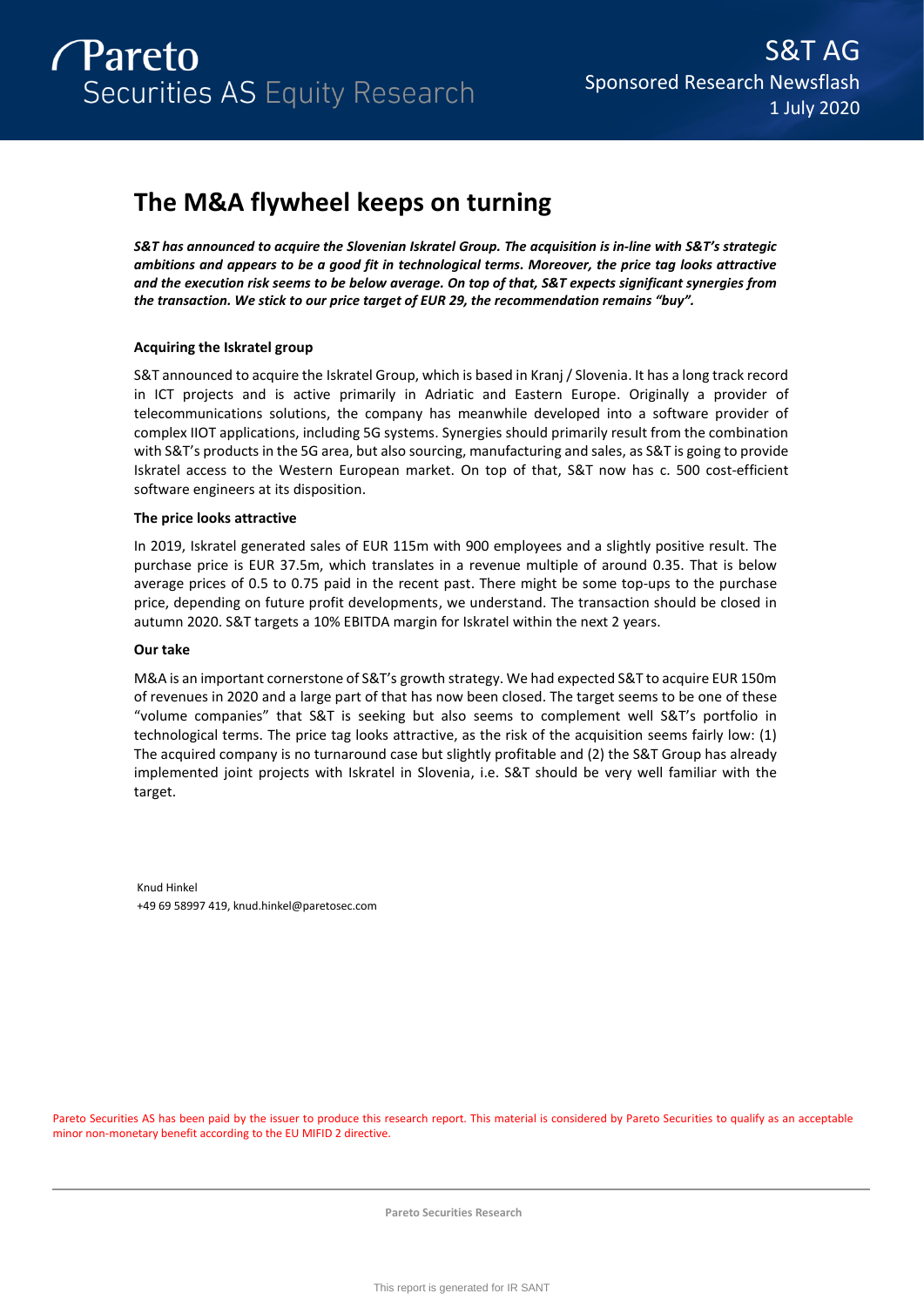# **Disclaimer and legal disclosures**

#### **Origin of the publication or report**

This publication or report originates from Pareto Securities AS ("Pareto Securities"), reg. no. 956 632 374 (Norway), Pareto Securities AB, reg. no. 556206-8956 (Sweden) or Pareto Securities Limited, reg. no. 3994976, (United Kingdom) (together the Group Companies or the "Pareto Securities Group") acting through their common un it Pareto Securities Research. The Group Companies are supervised by<br>the Financial Supervisory Au

### **Content of the publication or report**

This publication or report has been prepared solely by Pareto Securities Research.

Opinions or suggestions from Pareto Securities Research may deviate from recommendations or opinions presented by other departments or companies in the Pareto Securities Group. The reason may typically be the result of differing time horizons, methodologies, contexts or other factors.

#### **Sponsored research**

Please note that if this report is labelled as "sponsored research" on the front page, Pareto Securities has entered into an agreement with the company about the preparation of research reports and<br>receives compensation fr research is however commissioned for and paid by the company and such material is considered by Pareto Securities to qualify as an acceptable minor non-monetary benefit according to the EU MiFID II Directive.

#### **Basis and methods for assessment**

Opinions and price targets are based on one or more methods of valuation, for instance cash flow analysis, use of multiples, behavioral technical analyses of underlying market movements in combination with considerations of the market situation and the time horizon. Key assumptions of forecasts, price targets and projections in research cited or reproduced appear in the research material from the named sources. The date of publication appears from the research material cited or reproduced. Opinions and estimates may be updated in subsequent versions of the publication or report, provided that the relevant company/issuer is treated anew in such later versions of the publication or report.

Pareto Securities Research may provide credit research with more specific price targets based on different valuation methods, including the analysis of key credit ratios and other factors describing the securities creditworthiness, peer group analysis of securities with similar creditworthiness and different DCF-valuations. All descriptions of loan agreement structures and loan agreement features are obtained from sources which Pareto Securities Research believes to be reliable, but Pareto Securities Research does not represent or warrant their accuracy. Be aware that investors should go through the specific complete loan agreement before investing in any bonds and not base an investment decision based solely on information contained in this publication or report.

Pareto Securities Research has no fixed schedule for updating publications or reports.

Unless otherwise stated on the first page, the publication or report has not been reviewed by the issuer before dissemination. In instances where all or part of a report is presented to the issuer prior to publication, the purpose is to ensure that facts are correct.

### **Validity of the publication or report**

All opinions and estimates in this publication or report are, regardless of source, given in good faith and may only be valid as of the stated date of this publication or report and are subject to change without notice

#### **No individual investment or tax advice**

The publication or report is intended only to provide general and preliminary information to investors and shall not be construed as the basis for any investment decision. This publication or report has<br>been prepared by Pa recommendation of particular financial instruments or strategies and thus it does not provide individually tailored investmen t advice, and does not take into account the individual investor's particular financial situation, existing holdings or liabilities, investment knowledge and experience, investment objective and horizon or risk profile and preferences. The investor must particularly ensure the suitability of an investment as regards his/her financial and fiscal situation and investment objectives. The investor bears the risk of losses in connection with an investment.

Before acting on any information in this publication or report, we recommend consulting your financial advisor.

The information contained in this publication or report does not constitute advice on the tax consequences of making any particular investment decision. Each investor shall make his/her own appraisal of the tax and other financial merits of his/her investment.

#### **Sources**

This publication or report may be based on or contain information, such as opinions, recommendations, estimates, price targets and valuations which emanate from Pareto Securities Research' analysts or representatives, publicly available information, information from other units or companies in the Group Companies, or other named sources.

To the extent this publication or report is based on or contains information emanating from other sources ("Other Sources") than Pareto Securities Research ("External Information"), Pareto Securities Research has deemed the Other Sources to be reliable but neither the companies in the Pareto Securities Group, others associated or affiliated with said companies nor any other person, guarantee the accuracy, adequacy or completeness of the External Information.

#### **Ratings**

| Equity ratings: | "Buy"  | Pareto Securities Research expects this financial instrument's total return to exceed 10% over the next 12 months                   |
|-----------------|--------|-------------------------------------------------------------------------------------------------------------------------------------|
|                 | "Hold" | Pareto Securities Research expects this financial instrument's total return to be between -10% and 10% over the next 12 months      |
|                 | "Sell" | Pareto Securities Research expects this financial instrument's total return to be negative by more than 10% over the next 12 months |

**Analysts Certification**<br>The research analystis) whose name(s) appear on research reports prepared by Pareto Securities Research certify that: (i) all of the views expressed in the research report accurately reflect their "Hold"<br>Pareto Securities Research expects this financial instrument's total return to be between -10% and 10% over the next 12 months<br>Analysts Certification<br>The research analyst(s) whose name(s) appear on research reports research analysts in research reports that are prepared by Pareto Securities Research.

The research analysts whose names appears on research reports prepared by Pareto Securities Research received compensation that is based upon various factors including Pareto Securities' total revenues, a portion of which are generated by Pareto Securities' investment banking activities.

#### **Limitation of liability**

Pareto Securities Group or other associated and affiliated companies assume no liability as regards to any investment, divest ment or retention decision taken by the investor on the basis of this publication or report. In no event will entities of the Pareto Securities Group or other associated and affiliated companies be liable for direct, indirect or incidental, special or consequential damages resulting from the information in this publication or report.

Neither the information nor any opinion which may be expressed herein constitutes a solicitation by Pareto Securities Research of purchase or sale of any securities nor does it constitute a solicitation to any person in any jurisdiction where solicitation would be unlawful. All information contained in this research report has been compiled from sources believed to be reliable. However, no representation or warranty, express or implied, is made with respect to the completeness or accuracy of its contents, and it is not to be relied upon as authoritative.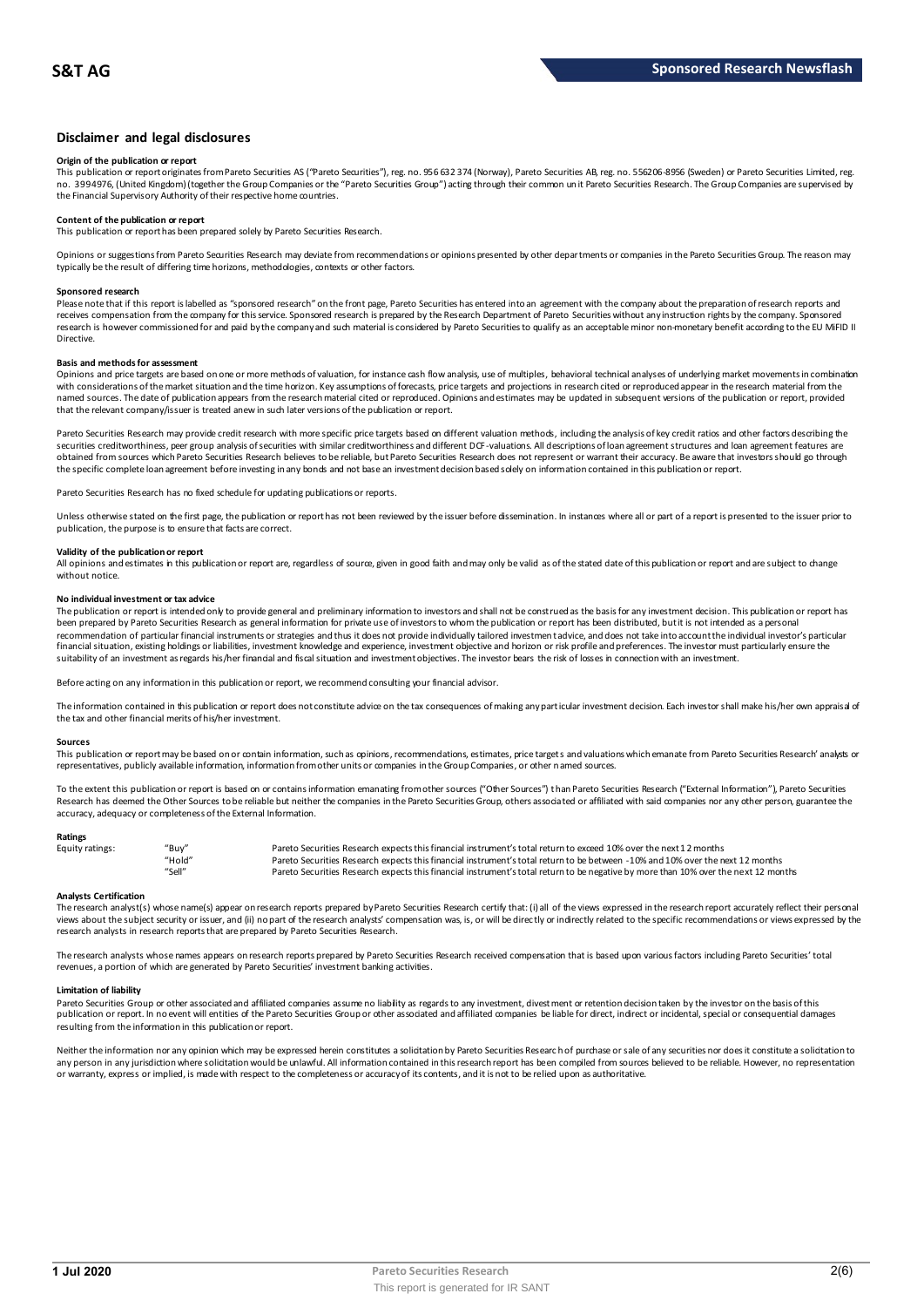#### **Risk information**

The risk of investing in certain financial instruments, including those mentioned in this document, is generally high, as their market value is exposed to a lot of different factors such as the operational and financial conditions of the relevant company, growth prospects, change in interest rates, the economic and political environment, foreign exchange rates, shifts in market sentiments etc. Where an investment or security is denominated in a different currency to the investor's currency of reference, changes in rates of exchange may have an adverse effect on the value, price or income of or from that investment to the investor. Past performance is not a guide to future performance. Estimates of future performance are based on assumptions that may not be realized. When investing in individual shares, the investor may lose all or part of the investments.

#### **Conflicts of interest**

Companies in the Pareto Securities Group, affiliates or staff of companies in the Pareto Securities Group, may perform services for, solicit business from, make a market in, hold long or short positions in, or otherwise be interested in the investments (including derivatives) of any company mentioned in the publication or report.<br>In addition Pareto Securities Group, or affiliates, may from time to time have a broking, advisory o

acting as that company's official or sponsoring broker and providing investment banking or other financial services. It is the policy of Pareto to seek to act as corporate adviser or broker to some of the companies which are covered by Pareto Securities Research. Accordingly companies covered in any Research may be the subject o f marketing initiatives by the Investment Banking Department.

To limit possible conflicts of interest and counter the abuse of inside knowledge, the analysts of Pareto Securities Research are subject to internal rules on sound ethical conduct, the management of inside information, handling of unpublished research material, contact with other units of the Group Companies and personal account dealing. The internal rules have been prepared in accordance with applicable legislation and relevant industry standards. The object of the internal rules is for example to ensure that no analyst will abuse or cause others to abuse confidential information. It is the policy of Pareto Securities Research that no link exists between revenues from capital markets activities and individual analyst remuneration. The Group Companies are members of national stockbrokers' associations in each of the countries in which the Group Companies have their head offices. Internal rules have been developed in accordance with recommendations issued by the stockbrokers associations. This material has been prepared following the Pareto Securities Conflict of Interest Policy.

The guidelines in the policy indude rules and measures aimed at achieving a sufficient degree of independence between various departments, business areas and sub-business areas within the Pareto Securities Group in order to, as far as possible, avoid conflicts of interest from arising between such departments, business areas and sub-business areas as well as their customers. One purpose of such measures is to restrict the flow of information between certain business areas and sub-business areas within the Pareto Securities Group, where conflicts of interest may arise and to safeguard the inpartialness of the empl The guidelines in the policy indude rules and measures aimed at achieving a sufficient degree of independence between various departments, business areas and sub-business areas within the Pareto<br>Securities Group in order t Pareto Securities Group rules concerning contacts with covered companies and rules concerning personal account trading carried out by analysts.

#### **Distribution restriction**

The securities referred to in this publication or report may not be eligible for sale in some jurisdictions and persons into whose possession this document comes should inform themselves about and observe Pareto Securities Group rules concerning contacts with covered companies and rules concerning personal account trading carried out by analysts.<br>Distribution restriction<br>The securities referred to in this publication or rep Authority (FCA).

This research is only intended for and may only be distributed to institutional investors in the United States and U.S entities seeking more information about any of the issuers or securities discussed in this report should contact Pareto Securities Inc. at 150 East 52nd Street, New York, NY 10022, Tel. 212 829 4200.

Pareto Securities Inc. is a broker-dealer registered with the U.S. Securities and Exchange Commission and is a member of FINRA & SIPC. U.S. To the extent required by applicable U.S. laws and regulations, Pareto Securities Inc. accepts responsibilityfor the contents of this publication. Investment products provided by or through Pareto Securities Inc. or Pareto Securities Research are not FDIC insured, may lose<br>value and ar sale or subscription, nor shall it or any part of it form the basis of or be relied on in connection with any contract or commitment whatsoever. The securities of non-U.S. issuers may not be registered with or subject to SEC reporting and other requirements. The information available about non-U.S. companies may be limited, and non-U.S. companies are generally not subject to the same unifom auditing and<br>reporting standards as U some non-U.S. companies may not be as liquid as securities of comparable U.S. companies. Fluctuations in the values of national currencies, as well as the potential for governmental restrictions on currency movements, can significantly erode principal and investment returns.

Pareto Securities Research may have material conflicts of interest related to the production or distribution of this research report which, with regard to Pareto Securities Research, are disclosed herein.

#### **Distribution in Singapore**

Pareto Securities Pte Ltd holds a Capital Markets Services License is an exempt financial advisor under Financial Advisers Ac t, Chapter 110 ("FAA") of Singapore and a subsidiary of Pareto Securities AS.

This report is directed solely to persons who qualify as "accredited investors", "expert investors" and "institutional investors" as defined in section 4A(1) Securities and Futures Act, Chapter 289 ("SFA") **Distribution in Singapore**<br>Pareto Securities Pte Ltd holds a Capital Markets Services License is an exempt financial advisor under Financial Advisers Act, Chapter 110 ("FAA") of Singapore and a subsidiary of Pareto Securi person. You should seek advice from a financial adviser regarding the suitability of any product referred to in this report, taking into account your specific financial objectives, financial situation or particular needs before making a commitment to purchase any such product. Please contact Pareto Securities Pte Ltd, 16 Collyer Quay, # 2 7-02 Income at Raffles, Singapore 049318, at +65 6408 9800 in matters arising<br>from, or in connec needs before making a commitment to purchase any such product. Please contact Pareto Securities Pte Ltd, 16 Collyer Quay, # 2 7-02 Income at Raffles, Singapore 049318, at +65 6408 9800 in matters arisin<br>from, or in connect

#### **Additional provisions on Recommendations distributed in the Canada**

That may be described herein. This research report are advised that this research report is not, and under no circumstances is it to be construed as an offer to sell or a solicitation of or an offer to buy any securities<br>t securities. No securities commission or similar regulatory authority in Canada has reviewed or in any way passed upon this research report or the merits of any securities described or discussed herein and any representation to the contrary is an offence. Any securities described or discussed within this research report may only be distributed in Canada in accordance with applicable provincial and territorial securities laws. Any offer or sale in Canada of the securities described or discussed herein will be made only under an exemption from the requirements to file a prospectus with the relevant Canadian securities regulators and only by a dealer properly registered under applicable securities laws or, alternatively, pursuant to an exemption from the dealer registration requirement in the relevant province or territory of Canada in which such offer or sale is made. Under no circumstances is the information contained herein to be construed as investment advice in any province or territory of Canada nor should it be construed as being tailored to the needs of the recipient. Canadian recipients are advised that Pareto Securities AS, its affiliates and its authorized agents are not responsible for, nor do they accept, any liability whatsoever for any direct or consequential loss arising from any use of this research report or the information contained herein.

#### **Distribution in United Kingdom**

financial promotion in s21 of the Financial Services and Markets Act 2000 in reliance on provision in the FPO.

This publication is issued for the benefit of persons who qualify as eligible counterparties or professional dients and should be made available only to such persons and is exempt from the restriction on<br>financial promotio **Copyright**<br>This publication or report may not be mechanically duplicated, photomoied or otherwise reproduced, in full or in part, under annlicable copyright laws. Any infringement of Pareto Sequities Research's copyright can be pursued legally whereby the infringer will be held liable for any and all losses and expenses incurred by the infringement.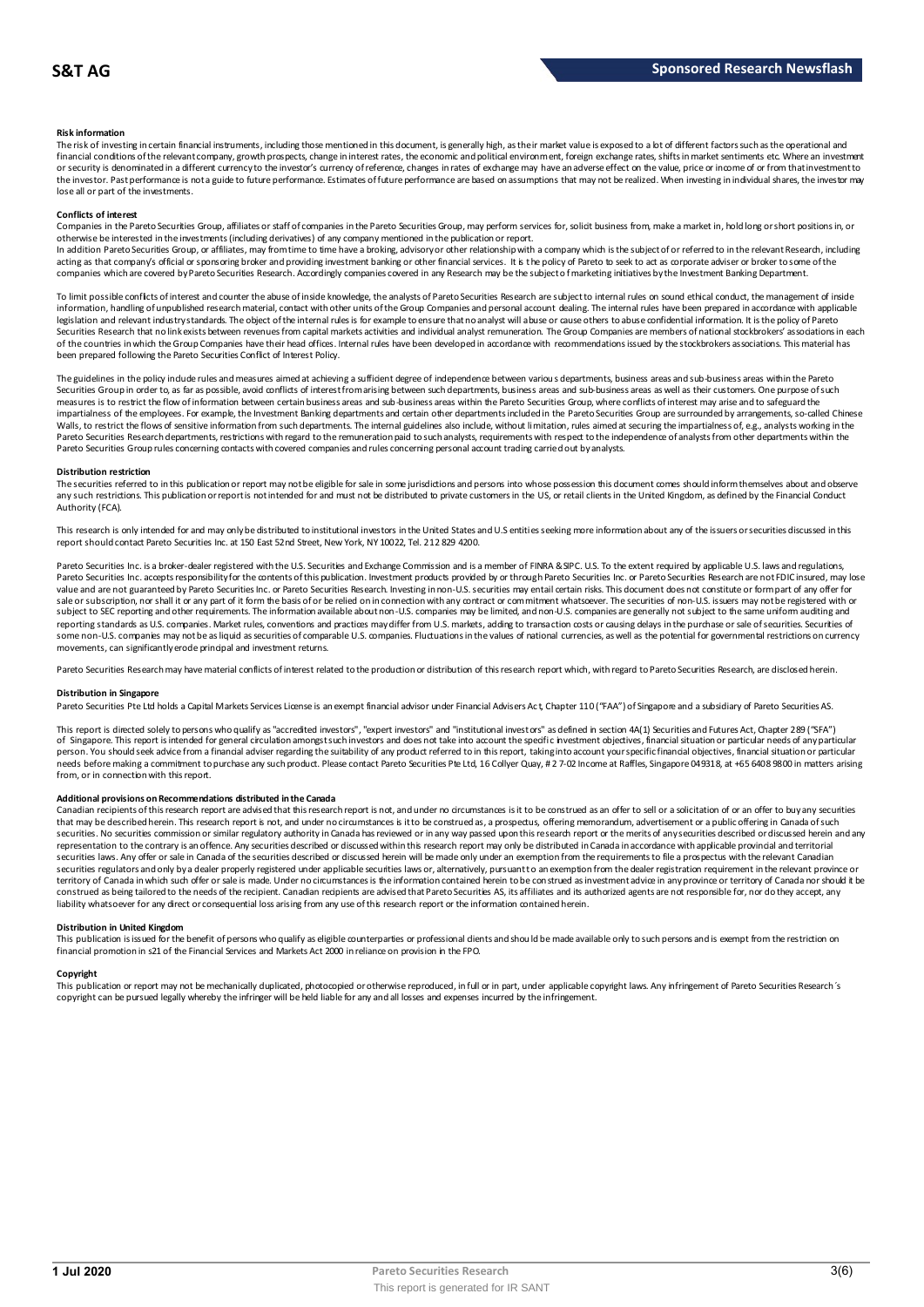# **Appendix A**

Disclosure requirements pursuant to the Norwegian Securities Trading Regulations section 3-10 (2) and section 3-11 (1), letters a-b

The below list shows companies where Pareto Securities AS - together with affiliated companies and/or persons – own a portion of the shares exceeding 5 % of the total share capital in any company<br>where a recommendation has

|                                                                                                                                                                                                                                           |                             |       | Disclosure requirements pursuant to the Norwegian Securities Trading Regulations section 3-10(2) and section 3-11(1), letters a-b |                             |       |  |
|-------------------------------------------------------------------------------------------------------------------------------------------------------------------------------------------------------------------------------------------|-----------------------------|-------|-----------------------------------------------------------------------------------------------------------------------------------|-----------------------------|-------|--|
| The below list shows companies where Pareto Securities AS - together with affiliated companies and/or persons - own a portion of the shares exceeding<br>where a recommendation has been produced or distributed by Pareto Securities AS. |                             |       |                                                                                                                                   |                             |       |  |
| Companies                                                                                                                                                                                                                                 | No. of shares Holdings in % |       | Companies                                                                                                                         | No. of shares Holdings in % |       |  |
| <b>Helgeland Sparebank</b>                                                                                                                                                                                                                | 2.009.280                   | 9.63% | SpareBank 1Østfold Akersl                                                                                                         | 1.139.852                   | 9.20% |  |
| Pareto Bank ASA                                                                                                                                                                                                                           | 14.904.458                  | 2134% | Sparebanken Vest                                                                                                                  | 6.370.821                   | 5.94% |  |

| <b>I GIULU DAIIN AUA</b>                | <b>H.JUT.TJU</b>                         |       | <u>2</u> WT/U ODDIGDOIINGIIVG3U                                                                                                       | <b>U.U.U.</b> U. | 3.5770                              |
|-----------------------------------------|------------------------------------------|-------|---------------------------------------------------------------------------------------------------------------------------------------|------------------|-------------------------------------|
|                                         |                                          |       | Pareto Securities AS or its affiliates own as determined in accordance with FINRA Rule 2241. 1 % or more of the equity securijes of : |                  |                                     |
| Companies<br><b>Helgeland Sparebank</b> | No. of shares Holdings in %<br>2.009.280 | 9.63% | Companies<br>SpareBank 1SMN                                                                                                           | 1880.442         | No. of shares Holdings in %<br>145% |
| NHST Media Group AS                     | 18.000                                   | 140%  | SpareBank 1Østfold Akersl                                                                                                             | 1.139.852        | 9.20%                               |
| Pareto Bank ASA                         | 14.904.458                               | 2134% | Sparebanken Møre                                                                                                                      | 305.239          | 3.09%                               |
| Selvaag Bolig ASA                       | 2.177.497                                | 2.32% | Sparebanken Sør                                                                                                                       | 433,444          | 2.77%                               |
| SpareBank 1BV                           | 1655.220                                 | 2.62% | Sparebanken Vest                                                                                                                      | 6.370.821        | 5.94%                               |
| SpareBank 1Nord-Norge                   | 3.245.605                                | 3.23% | <b>Totens Sparebank</b>                                                                                                               | 78.246           | 128%                                |
|                                         |                                          |       |                                                                                                                                       |                  |                                     |

Pareto Securities AS may hold financial instruments in companies where a recommendation has been produced or distributed by Pareto Securities AS in connection with rendering investment services,<br>including Market Making.

| Company                  | Analyst<br>holdings* | Total<br>holdings | Company                    | Analyst<br>holdings* | Total<br>holdings | Company                | Analyst<br>holdings* | Total<br>holdings |
|--------------------------|----------------------|-------------------|----------------------------|----------------------|-------------------|------------------------|----------------------|-------------------|
| Adevinta                 | 0                    | 574               | Grieg Seafood              | $\mathbf 0$          | 5.458             | SalM ar                | 0                    | 385               |
| AF Gruppen               | 0                    | 18,985            | Hafnia Limited             | 0                    | 30,000            | Sandnes Sparebank      | 0                    | 25.782            |
| Aker                     | 0                    | 791               | <b>Helgeland Sparebank</b> | 0                    | 2,777             | Sbanken                | 0                    | 4,755             |
| Aker BP                  | $\Omega$             | 23,376            | Höegh LNG                  | 0                    | 3,890             | Scatec Solar           | 0                    | 35,000            |
| American Shipping Compar | 0                    | 3,500             | Ice Group                  | $\Omega$             | 104,391           | Schibsted ASA A Aksjer | 0                    | 232               |
| <b>Atlantic Sapphire</b> | $\Omega$             | 1.105             | Jæren Sparebank            | $\Omega$             | 500               | Schibsted ASA B Aksjer | 0                    | 607               |
| Avance Gas               | $\Omega$             | 4.456             | Komplett Bank              | $\Omega$             | 94,300            | Selvaag Bolig          | 0                    | 2,350             |
| Axactor                  | 0                    | 11.376            | Kongsberg Gruppen          | 0                    | 34.274            | SpareBank 1BV          | 0                    | 22,000            |
| Bakkafrost               | 0                    | 144               | <b>KWS</b>                 | 75                   | 75                | SpareBank 1Nord-Norge  | 0                    | 26,050            |
| <b>BASF</b>              | 270                  | 270               | Lerøy Seafood              | 0                    | 3.789             | SpareBank 1SMN         | 0                    | 17.740            |
| <b>Bonheur</b>           | 0                    | 38,876            | Mowi                       | 0                    | 3.779             | SpareBank 1SR-Bank     | 0                    | 42,601            |
| <b>BRABank</b>           | $\Omega$             | 1,371,000         | <b>NORBIT</b>              | 0                    | 4,955             | SpareBank 1Østlandet   | 0                    | 10,021            |
| <b>BW Energy Limited</b> | 0                    | 43,075            | Nordic Semiconductor       | 0                    | 6,765             | Sparebanken Sør        | 0                    | 16,135            |
| <b>BW</b> Offshore       | $\Omega$             | 8,326             | Norsk Hydro                | $\Omega$             | 102,821           | Sparebanken Vest       | 0                    | 14,894            |
| <b>DNB</b>               | $\Omega$             | 31464             | Norwegian Air Shuttle      | $\Omega$             | 39,463            | Sparebanken Øst        | 0                    | 1500              |
| <b>DNO</b>               | $\Omega$             | 496,263           | Norwegian Finans Holding   | 0                    | 3.310             | Stolt-Nielsen          | 0                    | 42,217            |
| Elkem                    | 0                    | 5,218             | <b>NTS</b>                 | 0                    | 2.172             | <b>Storebrand</b>      | 0                    | 7.720             |
| Entra                    | 0                    | 10,537            | Ocean Yield                | 0                    | 46,005            | Subsea 7               | 0                    | 3,198             |
| Equinor                  | 0                    | 5.132             | Okeanis Eco Tankers        | 0                    | 2.000             | Telenor                | 0                    | 2,076             |
| <b>Europris</b>          | $\Omega$             | 11,769            | Orkla                      | $\Omega$             | 18,699            | <b>TGS-NOPEC</b>       | 0                    | 2,000             |
| Fjord1                   | $\Omega$             | 50,000            | Panoro Energy              | 0                    | 7,285             | <b>VOWASA</b>          | 0                    | 4,781             |
| Fjordkraft Holding       | 0                    | 12,000            | Pareto Bank                | 0                    | 1280,848          | <b>XXL</b>             | 0                    | 12,453            |
| Frontline                | $\Omega$             | 11.730            | Protector Forsikring       | 0                    | 14,785            | Yara International     | 0                    | 13,945            |
| Gjensidige Forsikring    | $\Omega$             | 7,280             | Quantafuel                 | $\Omega$             | 254               |                        |                      |                   |
| Golden Ocean Group       | $\Omega$             | 1.744             | <b>REC Silicon</b>         | 0                    | 32,708            |                        |                      |                   |

This overview is updated monthly (last updated 15.06.2020).

\*Analyst holdings ref ers t o posit ions held by t he Paret o Securit ies AS analyst covering t he company.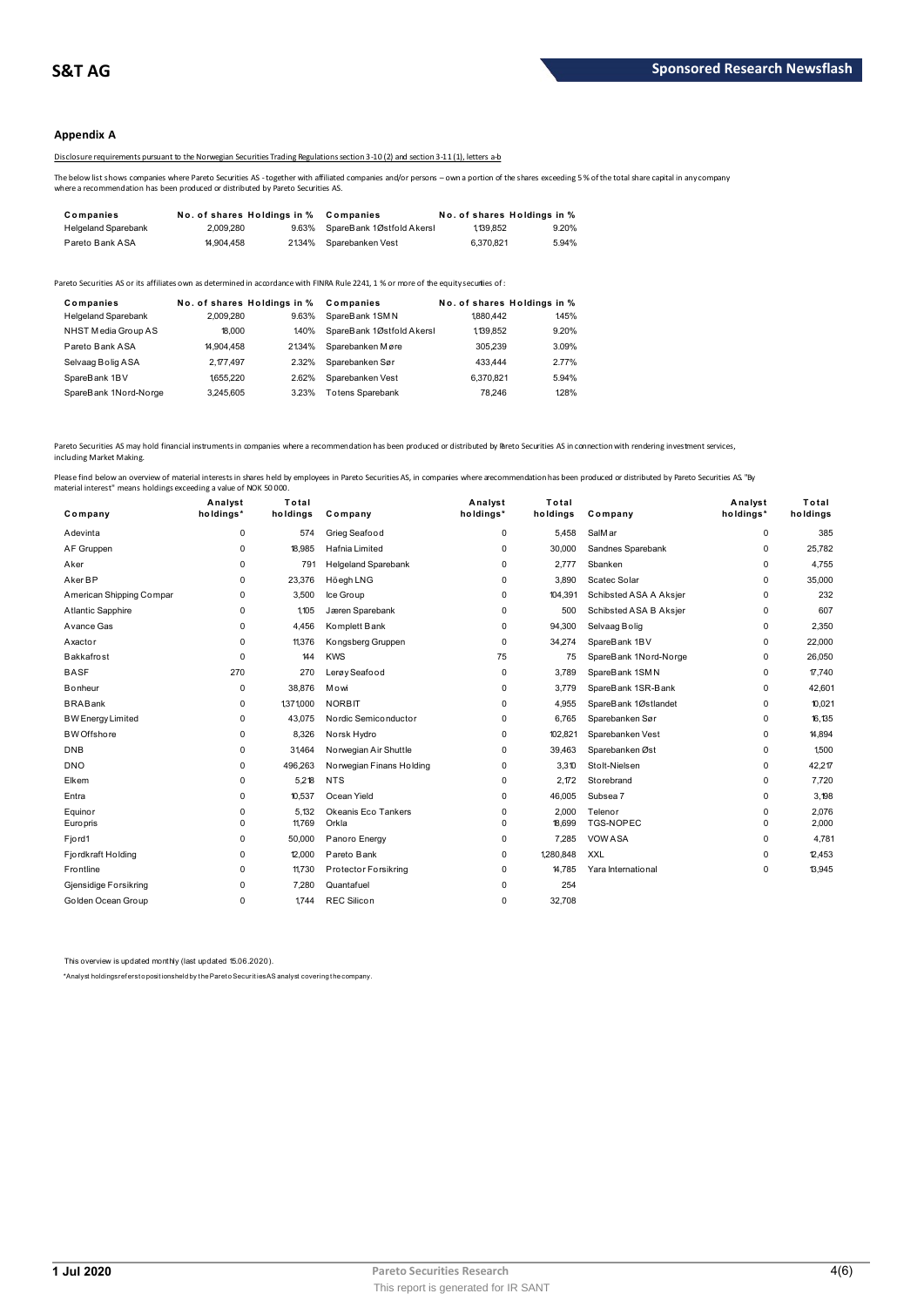# **Appendix B**

Disclosure requirements pursuant to the Norwegian Securities Trading Regulation § 3-11, letters e-f, ref the Securities Trading Act Section 3-10

Overview over issuers of financial instruments where Pareto Securities AS have prepared or distributed investment recommendation, where Pareto Securities AS have been lead manager/co-lead manager<br>or have rendered publicly

| or have rendered publicly known not immaterial investment banking services over the previous 12 months: |                                    |                                  |
|---------------------------------------------------------------------------------------------------------|------------------------------------|----------------------------------|
| 2020Bulkers                                                                                             | Exmar NV                           | Norbit Group                     |
| 24 Seven Office Scandinavia AB                                                                          | Filo Mining Corp                   | Northern Ocean                   |
| Acconer AB                                                                                              | Flex LNG                           | Norwegian Air Shuttle            |
| Advanzia Bank                                                                                           | Floatel                            | Nouveau Monde Graphite           |
| Africa Energy                                                                                           | Genel Energy                       | Ocean Yield                      |
| African Petroleum Corporation                                                                           | GG. St. Kongensgade 100 og 106     | Odfjell SE                       |
| Agder Energi                                                                                            | Hafnia Limited                     | <b>OKEA</b>                      |
| Aker ASA                                                                                                | Hafslund E-CO                      | Otiga Group                      |
| Aprila Bank ASA                                                                                         | Helgeland Sparebank                | ParetoBank                       |
| <b>Belships</b>                                                                                         | HKN Energy Ltd                     | Petroleum Geo-Services           |
| Borr Drilling Ltd.                                                                                      | Hunter Group                       | PetroTal                         |
| <b>BRAbank</b>                                                                                          | Hörmann Industries                 | Pexip Holding ASA                |
| <b>BRABank ASA</b>                                                                                      | Ice Group                          | Pinewood Laborat ories           |
| <b>BWEnergy</b>                                                                                         | <b>ICWHolding</b>                  | Pioneer Property Group           |
| Cabonline Group Holding AB                                                                              | Kingfish Zeeland                   | Pioneer Property Group ASA       |
| CentralNic Group                                                                                        | Klaveness Combination Carriers ASA | ProvidencesInv. Mngmt Pty        |
| Cibus Nordic Real Est at e AB                                                                           | Kongsberg Automotive               | Salmon Evolution AS              |
| Digiplex                                                                                                | LifeFit                            | SandnesSparebank                 |
| <b>DNOASA</b>                                                                                           | Luxaviation Holding                | Seadrill                         |
| <b>DOFASA</b>                                                                                           | Monobank ASA                       | Sparebanken Vest                 |
| DOF Subsea AS                                                                                           | MutaresSE& Co. KGaA                | Stolt Nilsen                     |
| Erwe Immobilien                                                                                         | Navigator Holdings                 | <b>TEMPTON Dienstleist ungen</b> |
| Euromicron AG                                                                                           | Next BiometricsGroup ASA           | United Camping AB                |

*This overview is updated monthly (this overview is for the period 31.05.2019 – 31.05.2020).*

# **Appendix C**

| <b>APPULLAN</b>                 |                                                                                            |
|---------------------------------|--------------------------------------------------------------------------------------------|
|                                 | Disclosure requirements pursuant to the Norwegian Securities Trading Requisition § 3-11(4) |
| Distribution of recommendations |                                                                                            |
| Recommendation                  | % distribution                                                                             |
| Buy                             | 65%                                                                                        |
| Hold                            | 31%                                                                                        |
| Sell                            | 4%                                                                                         |
|                                 |                                                                                            |

| $\sim$                                          | $\mathbf{v}$   |
|-------------------------------------------------|----------------|
| Distribution of recommendations (transactions*) |                |
| Recommendation                                  | % distribution |
| Buy                                             | 83%            |
| Hold                                            | 17%            |
| Sell                                            | 0%             |
|                                                 |                |

\* Companies under coverage with which Pareto Securities Group has on-going or completed public investment banking services in the previous 12 months This overview is updated monthly (last updated 15.06.2020).